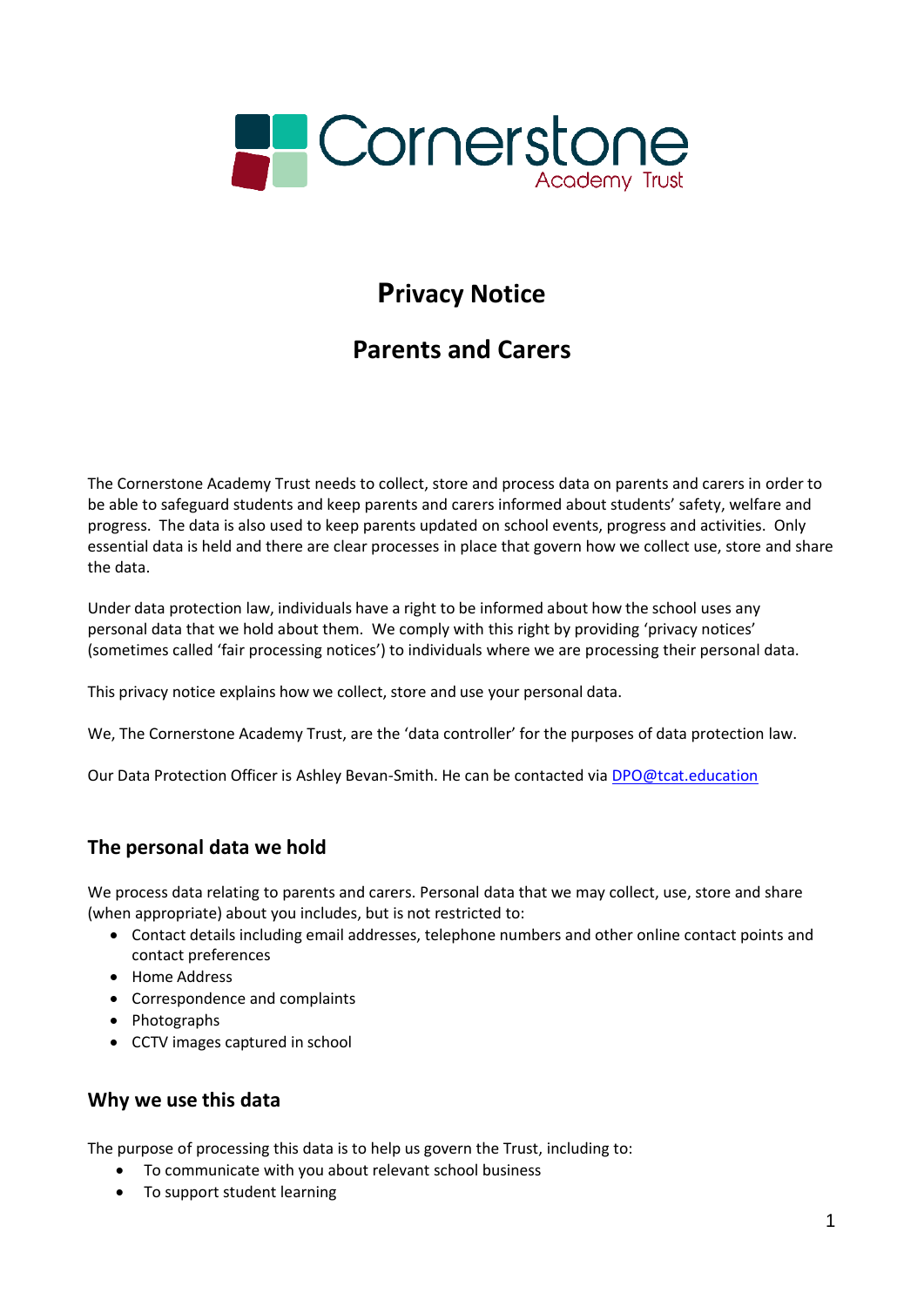- To monitor and protect student welfare
- To provide appropriate pastoral care
- Administer admissions and waiting lists

## **Our lawful basis for using this data**

We only collect and use personal information about you when the law allows us to. Most commonly, we use it where we need to:

- **Article 6 (c) Legal obligation**: Comply with a legal obligation
- **Article 6 (e) Public Task:** Carry out a task in the public interest

Some information we process will be Special Category data under **Article 9**. We will rely on the legal basis of **Article 9 (g):** processing is necessary for reasons of substantial public interest.

Less commonly, we may also use personal information about you where:

- You have given us consent to use it in a certain way
- We need to protect your vital interests (or someone else's interests) eg in a life or death situation
- We have legitimate interests in processing the data eg where processing is necessary for the performance of a task carried out in the public interest or in the exercise of official authority vested in the controller as a publically funded education establishment.

Where you have provided us with consent to use your data, you may withdraw this consent at anytime. We will make this clear when requesting your consent and explain how you go about withdrawing consent if you wish to do so.

Some of the reasons listed above for collecting and using personal information about you overlap, and there may be several grounds which justify the Trust/school's use of your data.

## **Collecting this information**

While the majority of information we collect from you is mandatory, there is some information that you can choose whether or not to provide to us.

Whenever we seek to collect information from you, we make it clear whether you must provide this information (and, if so, what the possible consequences are of not complying), or whether you have a choice.

### **How we store this data**

Data stored in paper format is kept securely and is accessible only by the appropriate teachers and administrative staff who have a legitimate need to access your data. Data in electronic format is kept in a secure area on the Trust systems.

Once your involvement with the Trust has ended, we will retain this file and delete the information in it in accordance with our record retention schedule/records management policy.

### **Data sharing**

We do not share information about you with any third party without your consent unless the law and our policies allow us to do so.

Where it is legally required, or necessary (and it complies with data protection law) we may share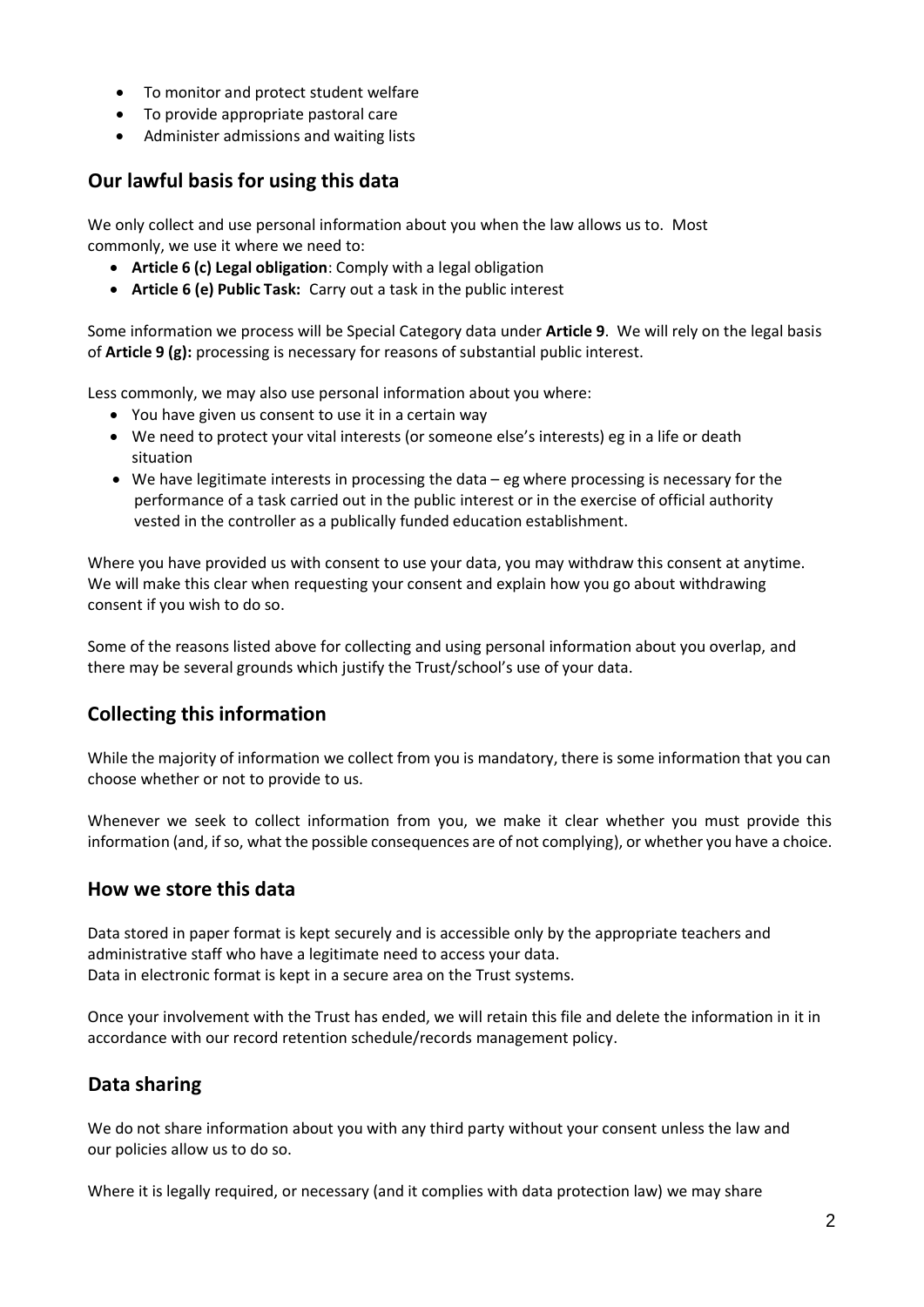personal information about students with:

- Our local authority to meet our legal duties to share certain information such as concerns about students' safety and exclusions
- The Department for Education to comply with the legal requirements as this data sharing underpins school funding, educational policy and funding
- Police forces, courts, tribunals and security services to comply with the relevant laws
- Health and social welfare organisations to help look after the health and wellbeing of students
- Our payment service providers to allow you to pay for meals, trips resources and activities
- Providers of electronic learning resources to allow you to use their resources in class and at home

#### **Transferring data internationally**

Where we transfer personal data to a country or territory outside the European Economic Area, we will do so in accordance with data protection law.

### **Your rights**

#### **How to access personal information we hold about you.**

Individuals have a right to make a **Subject Access Request (SAR)** to gain access to personal information that the school holds about them.

If you make a SAR, and if we do hold information about you, we will:

- Give you a description of the information we hold
- Tell you why we are holding and processing it, and how long we will keep it for
- Explain where we got it from, if not from you
- Tell you who it has been, or will be, shared with
- Let you know whether any automated decision-making is being applied to the data, and any consequences of this
- Give you a copy of the information in an intelligible form

You may also have the right for your personal information to be transmitted electronically to another organisation in certain circumstances.

If you would like to make a request, please contact our data protection officer, [Ashley Bevan-Smith](mailto:DPO@tcat.education)

#### **Your** other rights regarding your data

Under data protection law, individuals have certain rights regarding how their personal data is used and kept safe. You have the right to:

- Object to the use of your personal data if it would cause, or is causing, damage or distress
- Prevent your data being used to send direct marketing
- Object to the use of your personal data for decisions being taken by automated means (by a computer or machine, rather than by a person)
- In certain circumstances, have inaccurate personal data corrected, deleted or destroyed, or restrict processing
- Claim compensation for damages caused by a breach of the data protection regulations

To exercise any of these rights, please contact our data protection officer, [Ashley Bevan-Smith](mailto:DPO@tcat.education)

### **Complaints**

We take any complaints about our collection and use of personal information very seriously.

If you think that our collection or use of personal information is unfair, misleading or inappropriate,or have any other concern about our data processing, please raise this with us in the first instance. To make a